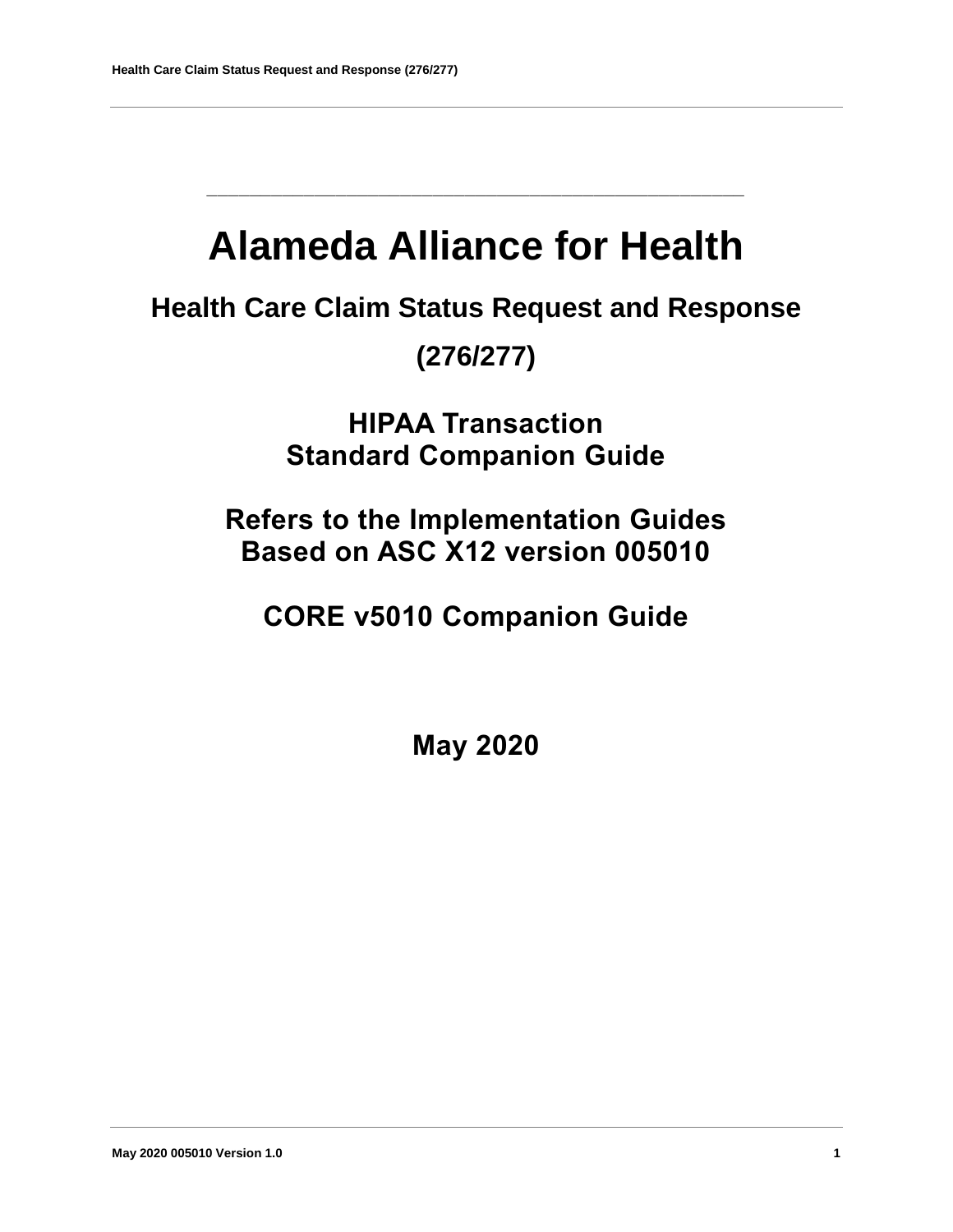#### **Disclosure Statement**

Alameda Alliance for Health is accepting X12N 276/277 Health Care Claims Status Request and Response, as mandated by the Health Insurance Portability and Accountability Act of 1996 (HIPAA).

Type 3 and Errata (also The X12N 276/277 version of the 5010 Standards for Electronic Data Interchange Technical Report referred to as Implementation Guides) for the Health Care Claims Status Request and Response Transaction has been established for claim status inquiry and response compliance. This document has been prepared to serve as an Alameda Alliance for Health's specific companion guide to the 276/277 Transaction Sets. This document supplements but does not contradict any requirements in the 276/277 Technical Report, Type 3. The primary focus of the document is to clarify specific segments and data elements that should be submitted to Alameda Alliance for Health on the 276/277 Health Care Claim Status Request and Response Transaction. This document will be subject to revisions as new versions of the 276/277 Institutional & Professional Health Care Claim Transaction Set Technical Reports are released. This document has been designed to aid both the technical and business areas. It contains Alameda Alliance for Health's specifications for the transactions as well as contact information and key points.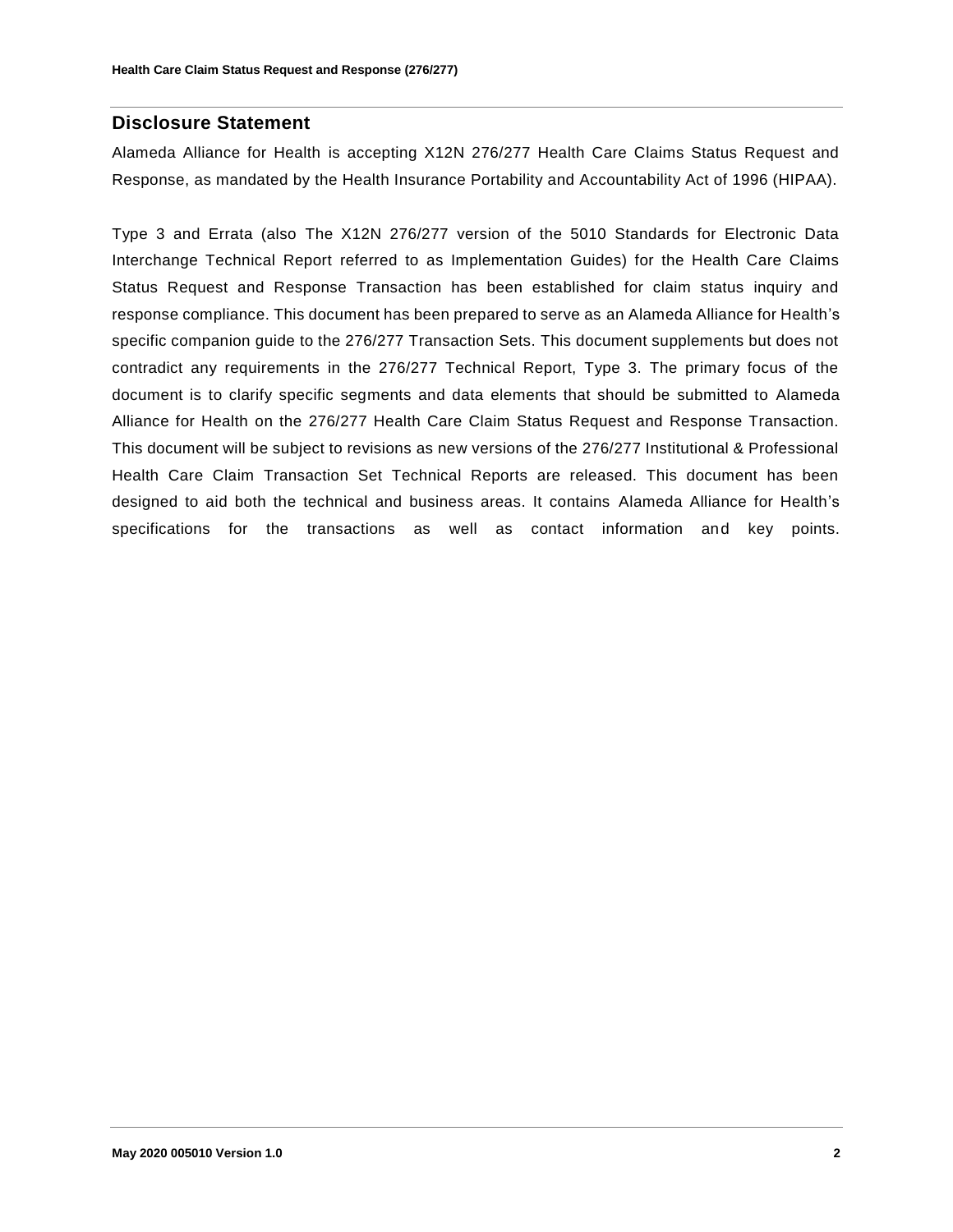#### **Preface**

This Companion Guide to the v5010 ASC X12N Implementation Guides and associated errata adopted under HIPAA clarifies and specifies the data content when exchanging electronically with Alameda Alliance for Health. Transmissions based on this companion guide, used in tandem with the v5010 ASC X12N Implementation Guides, are compliant with both ASC X12 syntax and those guides. This Companion Guide is intended to convey information that is within the framework of the ASC X12N Implementation Guides adopted for use under HIPAA. The Companion Guide is not intended to convey information that in any way exceeds the requirements or usages of data expressed in the Implementation Guides.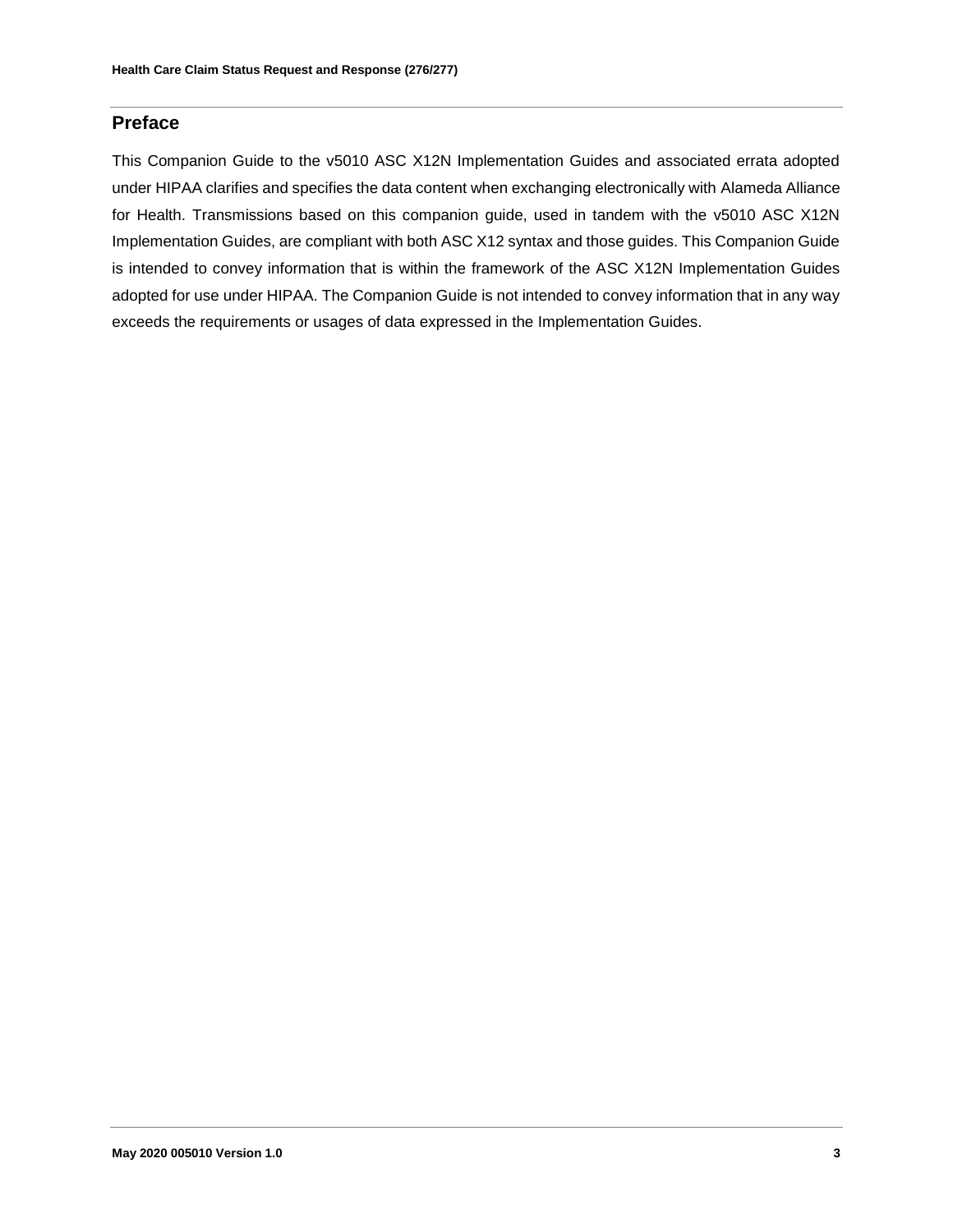## **Table of Contents**

| $2^{\circ}$    |                                                        |  |
|----------------|--------------------------------------------------------|--|
|                | 2.1                                                    |  |
| 3              |                                                        |  |
| 4              |                                                        |  |
|                |                                                        |  |
|                |                                                        |  |
|                |                                                        |  |
|                |                                                        |  |
|                |                                                        |  |
|                |                                                        |  |
| 5              |                                                        |  |
|                |                                                        |  |
|                |                                                        |  |
|                |                                                        |  |
| $7\phantom{.}$ | PAYER SPECIFIC BUSINESS RULES AND LIMITATIONS  11      |  |
| 8              |                                                        |  |
|                | 8.1 999 - ACKNOWLEDGEMENT FOR HEALTH CARE INSURANCE 12 |  |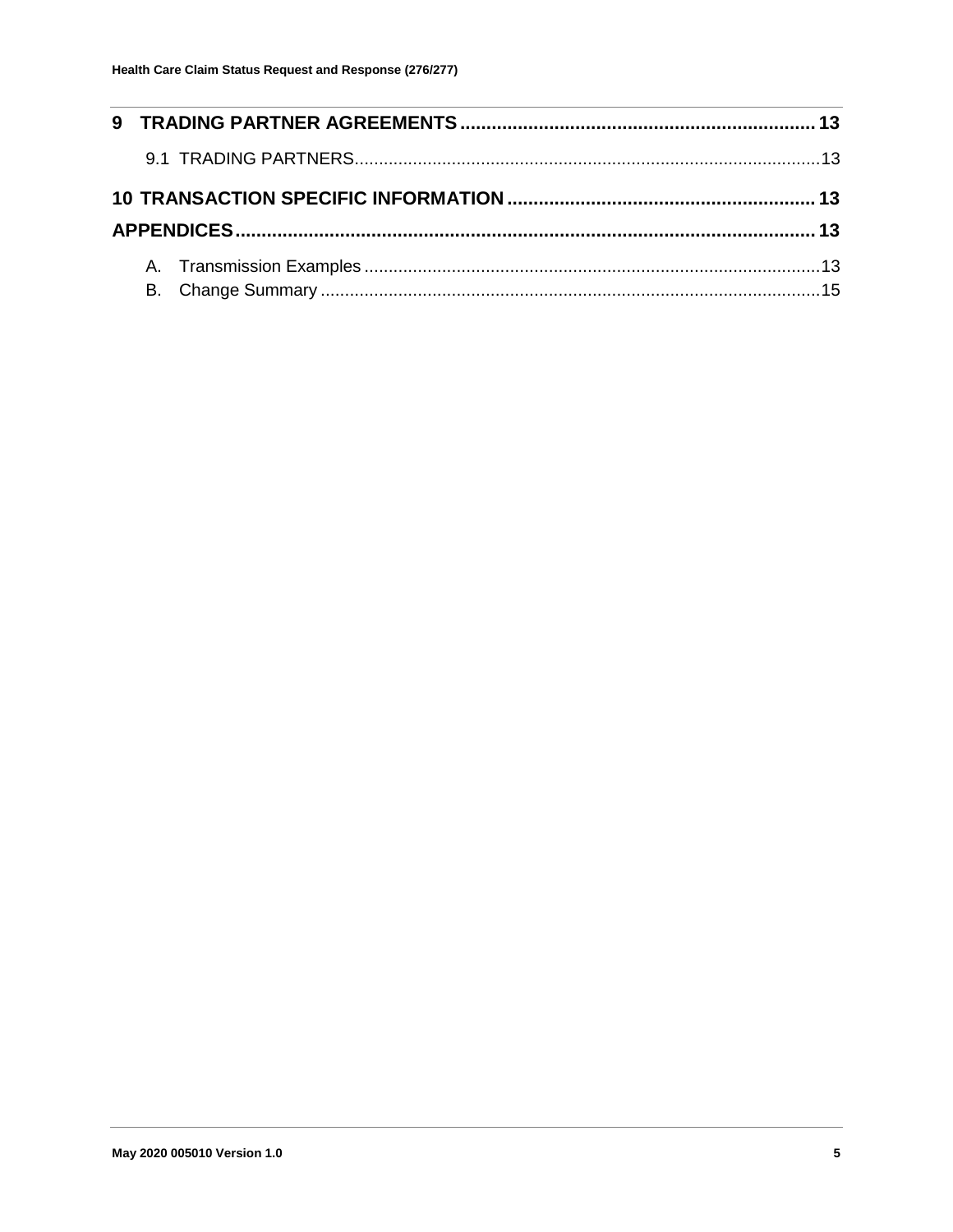## <span id="page-5-0"></span>**1 INTRODUCTION**

Under the Administrative Simplification provisions of the Health Insurance Portability and Accountability Act (HIPAA) of 1996, the Secretary of the Department of Health and Human Services (HHS) is directed to adopt standards to support the electronic exchange of administrative and financial health care transactions. The purpose of the Administrative Simplification portion of HIPAA is enable health information to be exchanged electronically and to adopt standards for those transactions.

To submit a valid transaction, refer to the National Electronic Data Interchange Transaction Set Technical Report & Errata for the Health Care Claim: ASC X12N 276/277 (005010X212). The Technical Reports can be ordered from the Washington Publishing Company's website a[t www.wpc-edi.com](http://www.wpc-edi.com/) .

For questions relating to the Alameda Alliance for Health's 276/277 Health Care Claim Status Request and Response Transaction or testing, please contact us at 510-373-5757 or email your questions to [EDISupport@AlamedaAlliance.org](mailto:EDISupport@AlamedaAlliance.org) .

Alameda Alliance for Health's billing guidelines are not included in this document. Please refer to our website at [www.alamedaalliance.org](http://www.alamedaalliance.org/) for these guidelines, or contact claims Department at 510-747-4510 or email your questions at [claims@alamedaalliance.org](mailto:claims@alamedaalliance.org)

## **1.1 SCOPE**

<span id="page-5-1"></span>This section specifies the appropriate and recommended use of the Companion Guide.

This companion guide is intended for Alameda Alliance for Health's Trading Partners interested in exchanging HIPAA compliant X12 transactions with Alameda Alliance for Health. It is intended to be used in conjunction with X12N Implementation Guides and is not intended to contradict or exceed X12 standards. It is not intended to be used to clarify the CORE rules. It contains information about specific Alameda Alliance for Health requirements for processing following X12N Implementation Guides:

- 005010X212, Health Care Claim Status Request and Response (276/277)

All instructions in this document are written using information known at the time of publication and are subject to change.

### **1.2 OVERVIEW**

<span id="page-5-2"></span>The Health Insurance Portability and Accountability Act–Administration Simplification (HIPAAAS) requires Alameda Alliance for Health and all other covered entities to comply with the electronic data interchange standards for health care as established by the Secretary of Health and Human Services.

This guide is designed to help those responsible for testing and setting up electronic claim status transactions. Specifically, it documents and clarifies when situational data elements and segments must be used for reporting and identifies codes and data elements that do not apply to Alameda Alliance for Health. This guide supplements (but does not contradict) requirements in the ASC X12N 276/277 (version 005010X212) implementation. This information should be given to the provider's business area to ensure that claims status responses are interpreted correctly.

#### **1.3 REFERENCES**

<span id="page-5-3"></span>This section specifies additional documents useful for the read. For example, the X12N Implementation Guides adopted under HIPAA that this document is a companion to.

ACS X12 Version 5010 TR3s:<http://store.x12.org/store/healthcare-5010-consolidated-guides>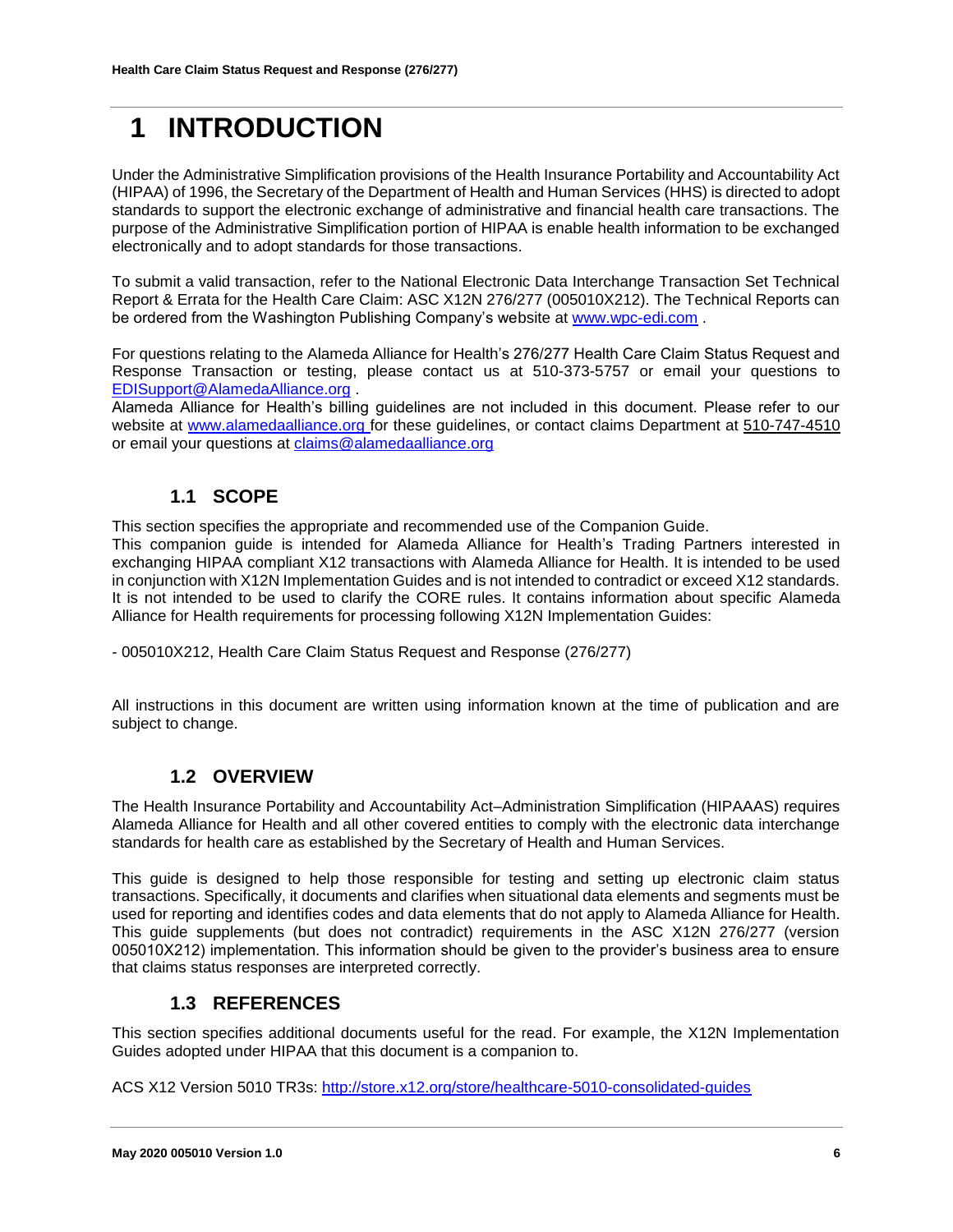<span id="page-6-0"></span>CAQH/CORE:<http://www.caqh.org/COREv5010.php>

## <span id="page-6-1"></span>**2 GETTING STARTED**

#### **2.1 WORKING WITH ALAMEDA ALLIANCE FOR HEALTH**

For questions relating to Alameda Alliance for Health's 276/277 Health Care Claim Status Request and Response Transaction, or testing contact the EDI department at 510-373-5757 or e-mail your questions to [EDISupport@AlamedaAlliance.org](mailto:EDISupport@AlamedaAlliance.org) .

### **2.1 TRADING PARTNER REGISTRATION**

<span id="page-6-2"></span>Please find the Trading Partner EDI Agreement form [here;](https://www.alamedaalliance.org/~/media/files/modules/publications/provider/edi%20enrollment_trading%20partner%20agreement.pdf) once this signed form is received from trading partner, on boarding trading partner includes configuring our system, providing SFTP credentials and guides, testing and then production implementation.

## <span id="page-6-3"></span>**3 TESTING WITH THE PAYER**

After the submitter setup is complete, the submitter can send claim status transactions to the test environment. Alameda Alliance for Health notifies the provider after the successful completion of testing and prepares the provider for production status.

- During the testing process, Alameda Alliance for Health examines submitted test transactions for required elements, and also ensures that the submitter gets a response during the testing mode.
- When the submitter is ready to send ANSI 276/277 transactions to a production mailbox, they must notify Alameda Alliance for Health Provider Relations. Provider Relations then moves the submitter to the production environment.
- <span id="page-6-4"></span> The submitter's mailbox name remains the same when moving from test to production. Changing passwords is optional upon submitter's request to the Provider Relations Team.

## **4 CONNECTIVITY WITH THE PAYER/COMMUNICATIONS**

## <span id="page-6-6"></span><span id="page-6-5"></span>**4.1 PROCESS FLOWS**

#### **4.1.1 Real-time**

- **The user application submits an SOAP request at** <https://or.edifecs.com/mt1sp800> and MIME request at <https://or.edifecs.com/mt1mp800>
- Claim status system authenticates the user
- If the user is successfully authorized, the following files will be issued within 20 seconds:
	- TA1 (if problem with the ISA/IEA segments exist)
	- 999 Reject (if problem occurs within the subsequent loops and segments)
	- 277 Claim Response

#### <span id="page-6-7"></span>**4.1.2 Batch**

 The user application submits an SOAP request at <https://or.edifecs.com/mt1sp900> and MIME request at <https://or.edifecs.com/mt1mp900>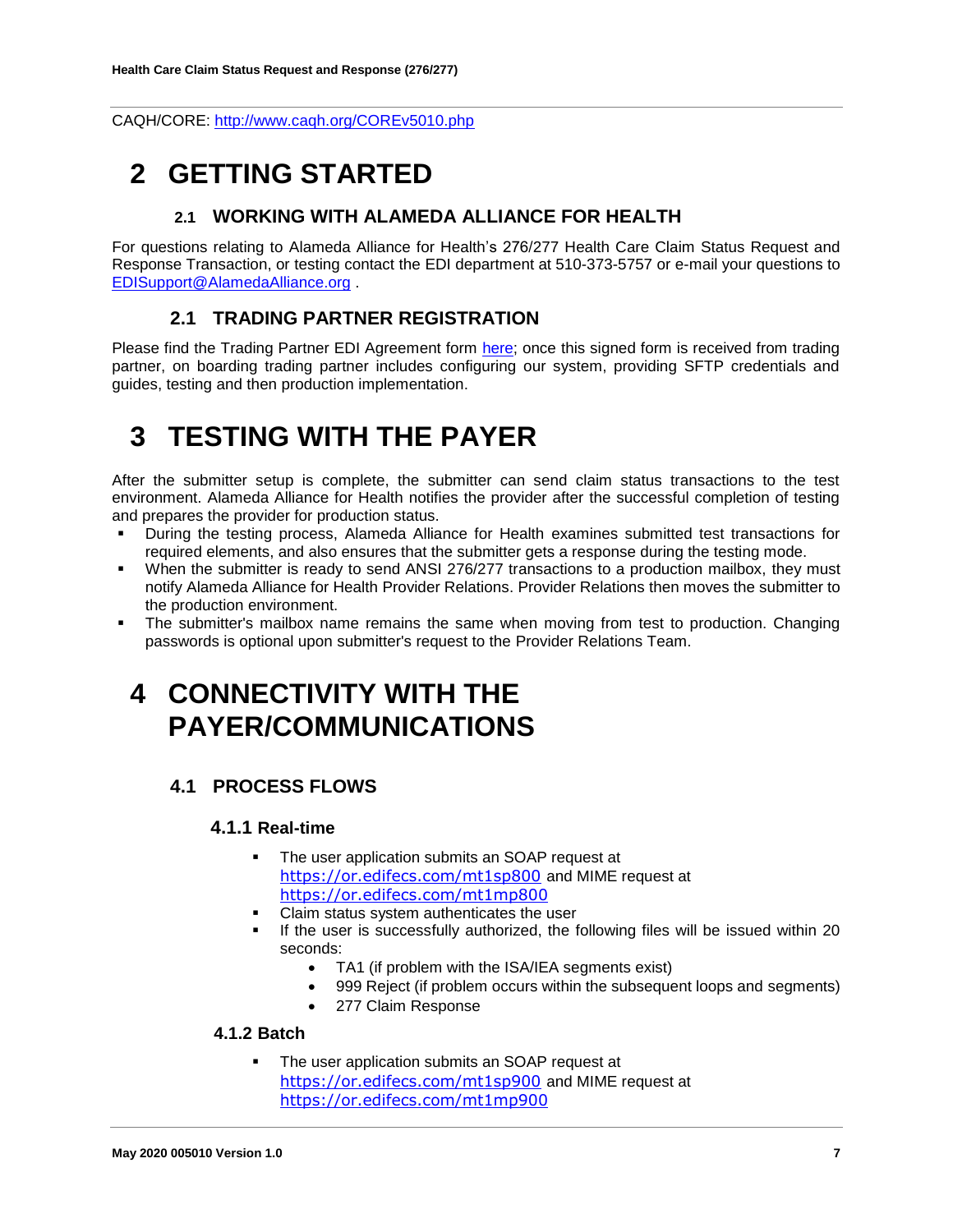- Claim status system authenticates the user
	- If the user is successfully authorized, one of the following will be generated back to the user:
		- TA1 available within one hour, if there is a problem with the ISA or IEA segments
		- 999 Reject available within one hour, if there is a problem with the segments occurring between the ISA and IEA.
		- 999 Acceptance response will be available within one hour.
		- The 277 transaction(s) will be available the following day (no later than 7:00a.m)

#### **4.1.3 Structure Requirements**

<span id="page-7-0"></span>Real-time 276 requests are limited to one inquiry, per patient, per transaction. Batch 276 requests are limited to 99 ST/SE groupings per transaction. Each batch inquiry must be in its own ST/SE.

#### **4.1.4 Response Times**

<span id="page-7-1"></span>A response (TA1, 999 reject or 277) to real-time inquiries will be provided within 20 seconds. A response to the batch inquiry will be provided by 7 a.m. (ET) the following day. Batch requests submitted after 9 p.m. (ET) will be available by 7 a.m. (ET) two days following submission.

#### **4.2 RE-TRANSMISSION PROCEDURE**

<span id="page-7-2"></span>If the HTTP post reply message is not received within the 60-second response period, the user's CORE compliant system should send a duplicate transaction no sooner than 90 seconds after the original attempt was sent.

If no response is received after the second attempt, the user's CORE compliant system should submit no more than five duplicate transactions within the next 15 minutes. If the additional attempts result in the same timeout termination, the user's CORE compliant system should notify the user to contact the health plan or information source directly to determine if system availability problems exist or if there are known Internet traffic constraints causing the delay.

### **4.3 COMMUNICATION PROTOCOL SPECIFICATIONS**

<span id="page-7-3"></span>The following is a list of technical standards and versions for the SOAP envelope and claim status payload:

- HTTP Version 1.1
- CSOAP Version 1.2
- SSL Version 3
- Health Care Claims Status Request and Response Version 005010X212
- CAQH SOAP (Alameda Alliance for Health supports the use of HTTP SOAP + WSDL envelope standards as identified in CAQH CORE Phase I/II Connectivity standards <http://www.caqh.org/pdf/CLEAN5010/250-v5010.pdf> )

The following is a list of technical standards and versions for the HTTP MIME multipart envelope and claim status payload:

- HTTP Version 1.1
- SSL Version 3.0
- MIME Version 1.0
- Health Care Claims Status Request and Response Version 005010X212
- CAQH MIME (Alameda Alliance for Health supports the use of HTTP MIME Multipart existing envelope standards and has implemented the HTTP MIME Multipart envelope standards as identified in CAQH CORE Phase I/II Connectivity standards.)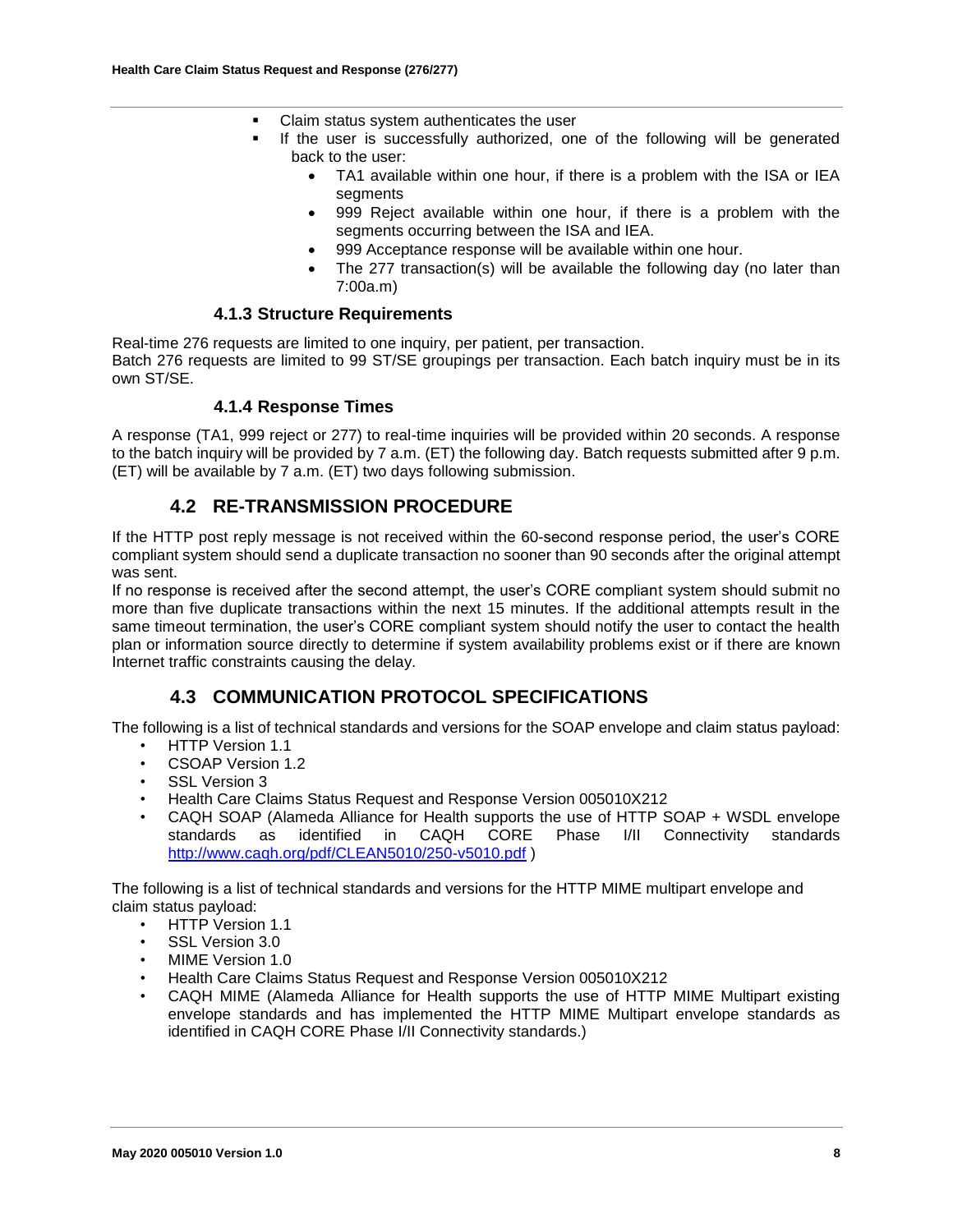| <b>Message Specifications for</b><br><b>SOAP Envelope Element</b> | <b>Specification</b>       |
|-------------------------------------------------------------------|----------------------------|
| PayloadType                                                       | X12_276_Request_005010X212 |
| ProcessingMode                                                    | RealTime                   |
| SenderID                                                          | Tax ID                     |
| ReceiverID                                                        | 943216947                  |
| <b>CORERuleVersion</b>                                            | 2.2.0                      |
| Certificate Version                                               | Username Password          |

### **4.4 PASSWORDS**

<span id="page-8-1"></span><span id="page-8-0"></span>The Servicedesk is responsible for password assignment and resets. For any information or queries, please contact at 510-747-4520 or email us at [ITServiceDesk@alamedaalliance.org](mailto:ITServiceDesk@alamedaalliance.org)

### **4.5 MAINTENANCE SCHEDULE**

The systems used by the 276/277 transaction have a standard maintenance schedule of Sunday 10PM to 12AM PST. The systems are unavailable during this time. Email notifications will be sent notifying submitters of unscheduled system outages.

## <span id="page-8-2"></span>**5 CONTACT INFORMATION**

The following sections provide contact information for any questions regarding HIPAA, 276/277 Health Care Claim Status Request and Response Transactions, and documentation or testing.

## **5.1 EDI CUSTOMER SERVICE**

<span id="page-8-4"></span><span id="page-8-3"></span>For 276/277 Transaction EDI Claim Status Request and Response Questions Contact at 510-373-5757 or email us at [EDISupport@AlamedaAlliance.org](mailto:EDISupport@AlamedaAlliance.org)

## **5.2 EDI TECHNICAL ASSISTANCE**

<span id="page-8-5"></span>Contact at 510-747-4520 or email us at [ITServiceDesk@alamedaalliance.org](mailto:ITServiceDesk@alamedaalliance.org)

## **5.3 PROVIDER SERVICE NUMBER**

<span id="page-8-6"></span>Contact at 510-747-4510 or email us at [providerservices@alamedaalliance.org](mailto:providerservices@alamedaalliance.org)

## **5.4 APPLICABLE WEBSITES/E-MAIL**

Website URL: [www.alamedaalliance.org](http://www.alamedaalliance.org/) Contact us @: [EDISupport@AlamedaAlliance.org](mailto:EDISupport@AlamedaAlliance.org)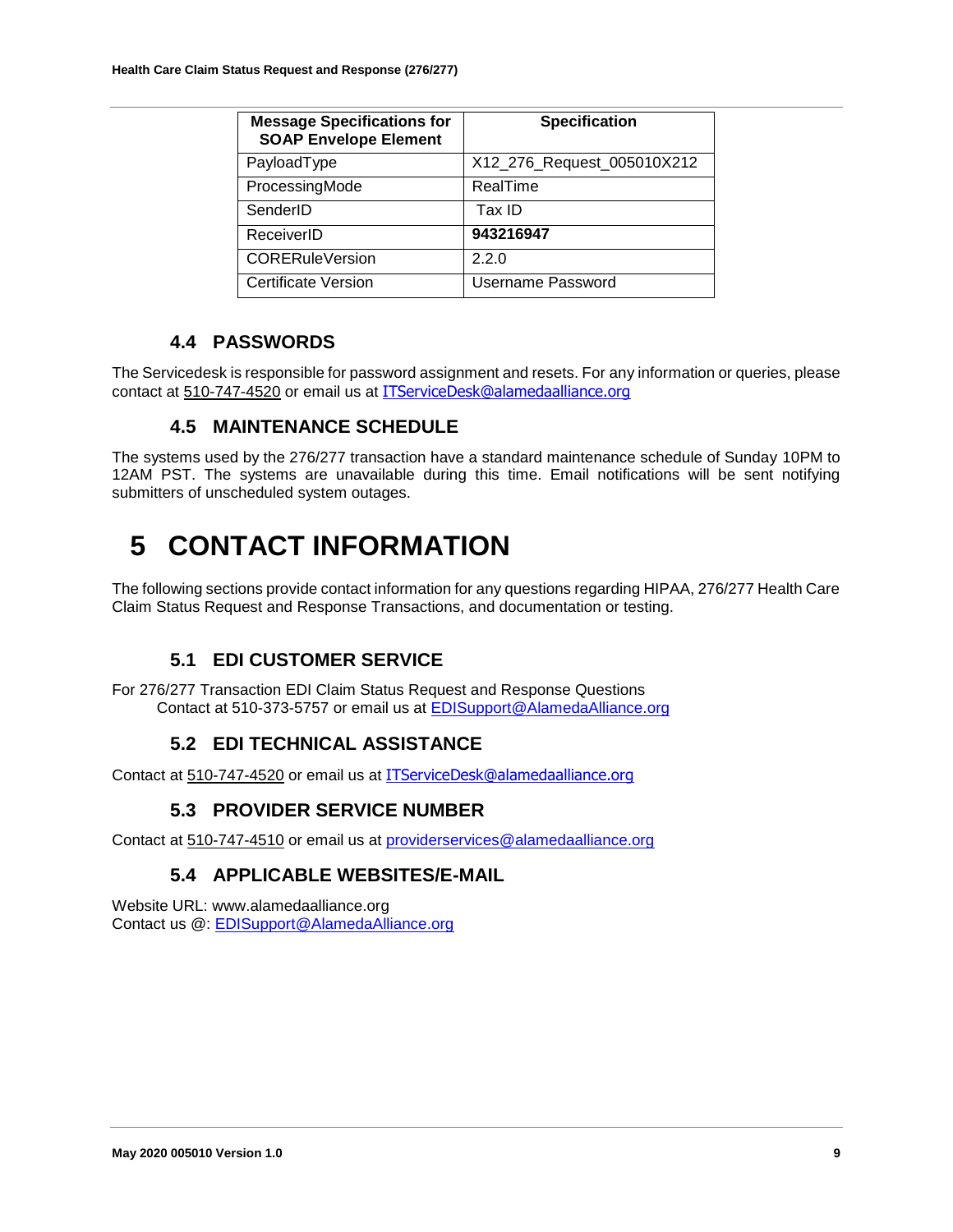## <span id="page-9-0"></span>**6 CONTROL SEGMENTS/ENVELOPES**

## **6.1 ISA-IEA**

<span id="page-9-1"></span>

| <b>Segment Name</b>                                                   | <b>Segment</b><br>ID | R/O          | No. of<br>Char | Value                                     | <b>Remarks</b>                                                                  |
|-----------------------------------------------------------------------|----------------------|--------------|----------------|-------------------------------------------|---------------------------------------------------------------------------------|
| <b>Authorization Information Qualifier</b>                            | ISA01                | R.           | $\overline{2}$ | 00                                        | 00 - No Authorization<br><b>Information Present</b>                             |
| Authorization Information                                             | ISA02                | R.           | 10             | <spaces></spaces>                         | No Authorization Information<br>Present                                         |
| <b>Security Information Qualifier</b>                                 | ISA03                | R            | 2              | 00                                        | 00 - No Security Information<br>Present                                         |
| Security Information/ Password                                        | ISA04                | R.           | 10             | <spaces></spaces>                         | No Security Information<br>Present                                              |
| Interchange ID Qualifier/Qualifier<br>for Trading Partner ID          | <b>ISA05</b>         | R.           | $\overline{2}$ | $30$                                      | Sender Qualifier                                                                |
| Interchange Sender ID/Trading<br>Partner ID                           | ISA06                | R.           | 15             | <sender id=""></sender>                   | Sender's Identification<br>Number                                               |
| Interchange ID Qualifier/Qualifier<br>for Alameda Alliance for Health | ISA07                | R.           | 2              | 30                                        | <b>Mutually Defined</b>                                                         |
| Interchange Receiver ID/AAH                                           | ISA08                | R.           | 15             | 943216947                                 | Alameda Alliance's<br>receiver tax id                                           |
| Interchange Date                                                      | ISA09                | R.           | 6              | <yyyymmdd></yyyymmdd>                     | Date of the interchange in<br><b>YYMMDD</b> format                              |
| Interchange Time                                                      | ISA <sub>10</sub>    | R.           | 4              | <hhmm></hhmm>                             | Time of the interchange in<br><b>HHMM</b> format                                |
| <b>Repetition Separator</b>                                           | <b>ISA11</b>         | $\mathsf{R}$ | 1              | ^ (is a typical<br>separator<br>received) |                                                                                 |
| Interchange Control Version Number                                    | ISAI <sub>2</sub>    | R            | 5              | 00501                                     | Version number                                                                  |
| Interchange Control<br>Number/Last Control Number                     | <b>ISA13</b>         | $\mathsf{R}$ | 9              | <auto-<br>generated&gt;</auto-<br>        | Assigned by the interchange<br>sender, must be associated<br>with IEA02 segment |
| Acknowledgement Request                                               | ISA <sub>14</sub>    | R            | 1              | 0                                         | 0 - No Acknowledgement<br>Requested                                             |
| Usage Indicator                                                       | <b>ISA15</b>         | R            | 1              | $<$ T or P $>$                            | T-test data; P-production<br>data                                               |
| Separator                                                             | <b>ISA16</b>         | R            | $\mathbf{1}$   |                                           | <b>ASCII Value. Component</b><br>element separator                              |

## **6.2 GS-GE**

<span id="page-9-2"></span>

| <b>Segment Name</b>               | Segment<br>ID | R/O | No. of<br>Char | Value         | <b>Remarks</b>                                 |
|-----------------------------------|---------------|-----|----------------|---------------|------------------------------------------------|
| <b>Functional Identifier Code</b> | GS01          | R   | 2              | HR            | Eligibility, Coverage or<br>Benefit Inquiry    |
| <b>Application Senders Code</b>   | GS02          | R   | 2/15           | Sender Tax ID | Code identifying party<br>sending transmission |
| <b>Application Receivers Code</b> | G503          | R   | 2/15           | 943216947     | Code identifying party                         |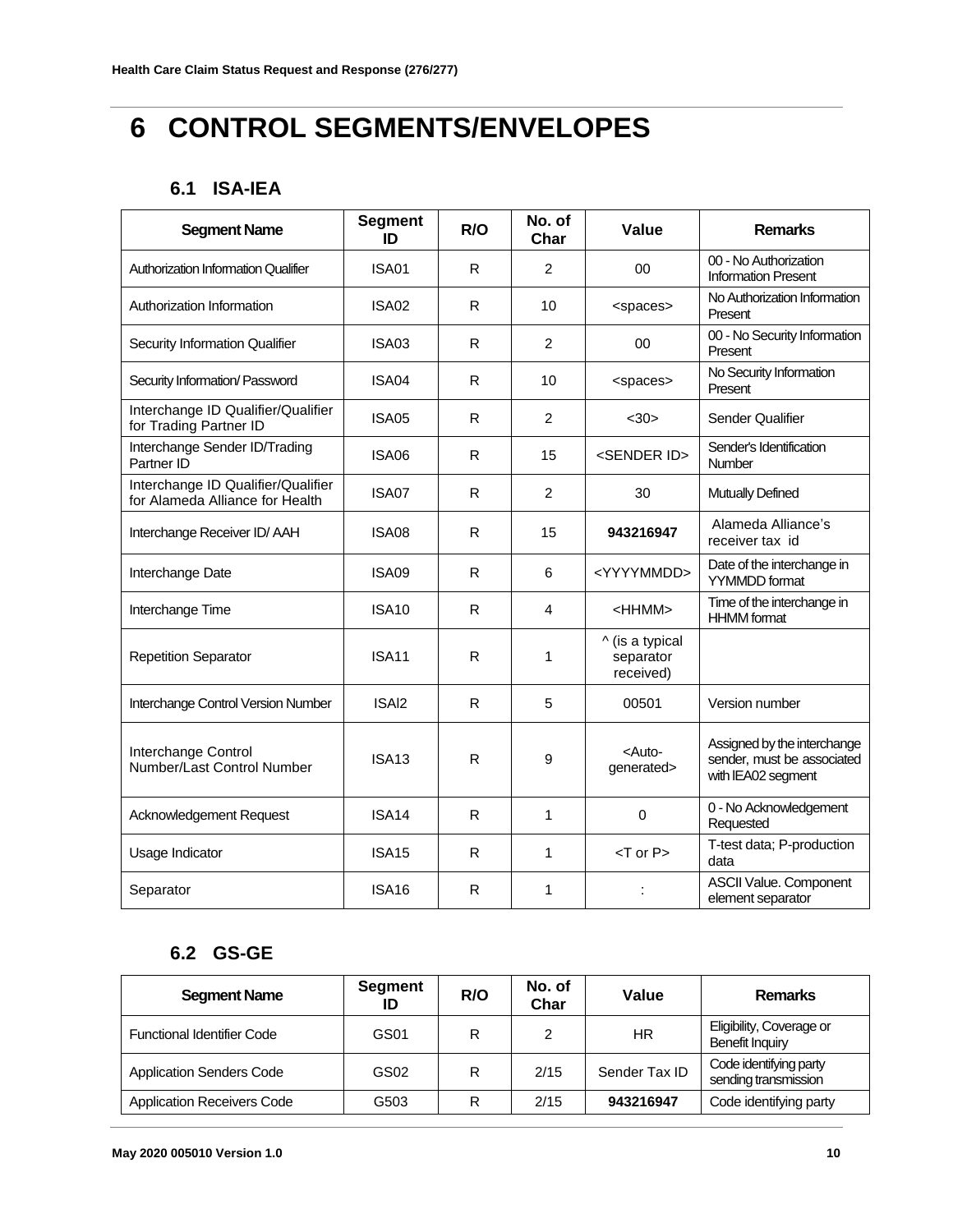|                                             |      |   |                |                       | receiving transmission                                                                    |
|---------------------------------------------|------|---|----------------|-----------------------|-------------------------------------------------------------------------------------------|
| Date                                        | G504 | R | 8              | <ccyymmdd></ccyymmdd> | Functional Group creation<br>date in CCYYMMDD<br>format                                   |
| Time                                        | GS05 | R | 4/8            |                       | <hhmm></hhmm>                                                                             |
| <b>Group Control Number</b>                 | GS06 | R | 9              |                       | Assigned and maintained<br>by the sender, must be<br>associated with GE02<br>segment GS06 |
| Responsible Agency Code                     | GS07 | R | $\mathfrak{p}$ | Χ                     | <b>Accredited Standards</b><br>Committee X12                                              |
| Version/Release/Industry Identifier<br>Code | GS08 | R | 12             | 005010X212            | <b>Transaction version</b>                                                                |

| <b>Segment Name</b>                     | Segment<br>ID    | R/O | No. of<br>Char | Value | <b>Remarks</b>                                                                          |
|-----------------------------------------|------------------|-----|----------------|-------|-----------------------------------------------------------------------------------------|
| Number of transactions sets<br>included | GE01             | R   |                |       | Total number of<br>transactional sets included<br>in functional group or<br>interchange |
| <b>Group Control Number</b>             | GE <sub>02</sub> | R   |                |       | Assigned number<br>originated and<br>maintained by the<br>sender                        |

## <span id="page-10-0"></span>**7 PAYER SPECIFIC BUSINESS RULES AND LIMITATIONS**

Alameda Alliance for Health always responds to a 276 request with status codes at both claim and service line level. Due to the extensive amount of status codes used at the claim and service line level, we recommend viewing the up-to-date status code lists at the Washington Publishing Company's website (www.wpc-edi.com).

Alameda Alliance for Health follows the 277 Response Implementation Guide for an outbound response from both a structure and content perspective. There are no unique requirements that are specific to Alameda Alliance for Health. When programming to accept an Alameda Alliance for Health 277 response, follow the complete HIPAA Implementation Guide and TR3 guidelines.

#### **SUPPORTED FUNCTIONALITY**

- Alameda Alliance for Health accepts the 276/277 transactions as a "read only" transaction and does not use any data coming in on the 276 transaction to update its internal systems.
- To provide immediate response to submitters, Alameda Alliance for Health uses real time processing for its EDI transactions.
- **Alameda Alliance migrated to a new claims adjudication system on 09/01/2015. Health Care Claim Status Request and Response (276/277) will only be available for claims on or after 09/01/2015. Claim Status inquiry for claims before 09/01/2015 will be available on the provider portal.**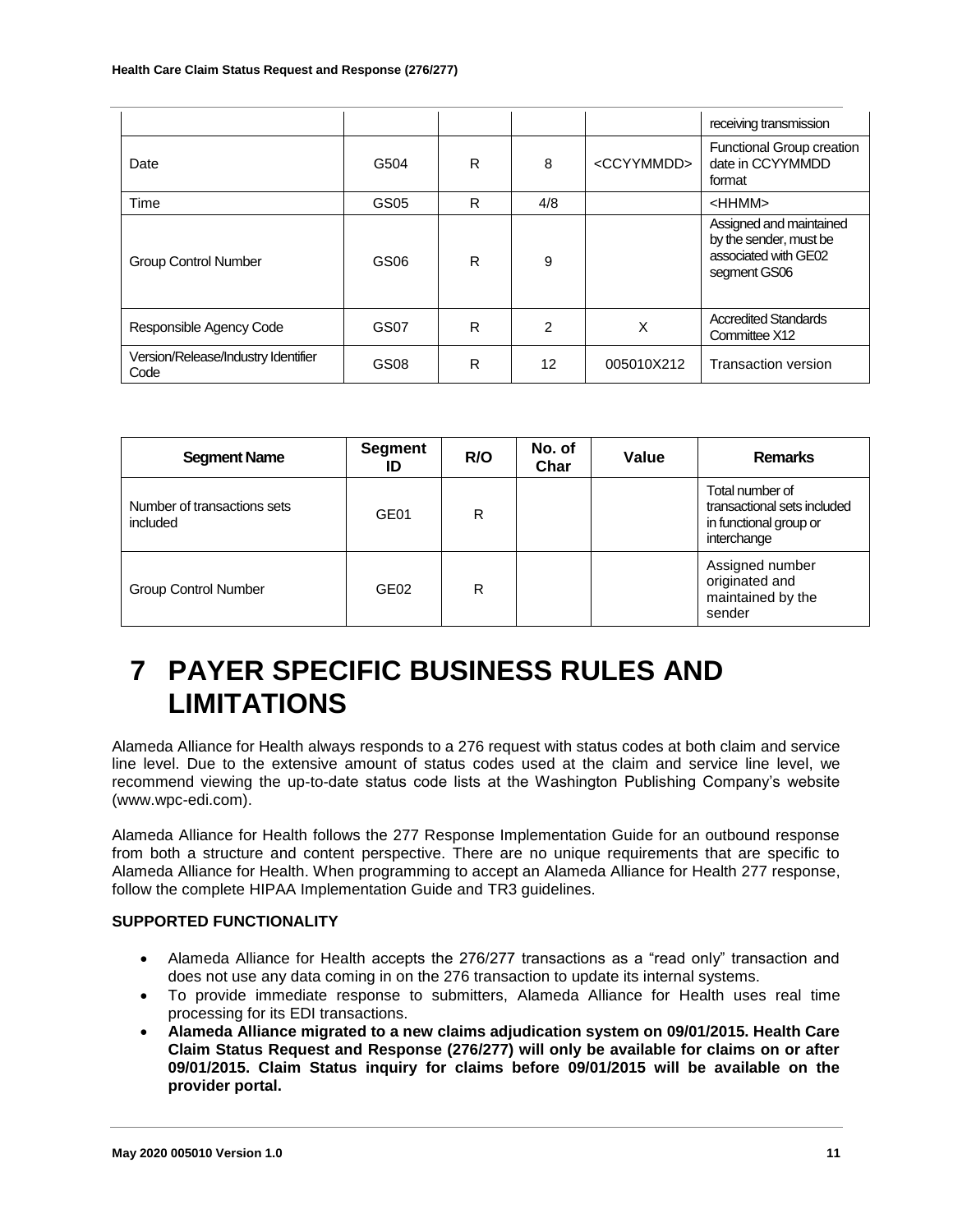Local procedure codes sent on claims will be cross walked to HIPAA compliant CPT/HCPCS codes for 277 claim status reporting. Crosswalks are available from Provider Services. See contact information above.

#### **SUBSCRIBER AND MEMBER SEARCHES**

To uniquely identify a member, a 276 transaction must include the member's Alameda Alliance for Health's Identification Number, the provider's Alameda Alliance for Health Identification Number, and dates of service. In addition to the previous criteria, the claim number, claim amount, claim if for clearing house can also be submitted.

- For the best response time, Alameda Alliance for Health recommends that the 276 transaction set be programmed to a single record. This consists of a one-to-one ratio in a single loop structure: one information receiver, one provider, one subscriber and associated date of service.
- If the 276 transaction is not rejected, Alameda Alliance for Health returns the 277 transaction with all of the Inquiry criteria information that was submitted in the 276 transaction.

## <span id="page-11-0"></span>**8 ACKNOWLEDGEMENTS AND/OR REPORTS**

#### **8.1 999 – ACKNOWLEDGEMENT FOR HEALTH CARE INSURANCE**

<span id="page-11-1"></span>Alameda Alliance for Health supports the Acknowledgement for Health Care Insurance (999). 999s are sent for real-time submissions of 276 transactions when error or discrepancy found at GS or transaction level. For Batch 276 transactions a 999 is sent always.

#### **8.2 TA1 - INTERCHANGE ACKNOWLEDGEMENT REQUEST**

<span id="page-11-2"></span>Alameda Alliance for Health supports the Interchange Acknowledgement Request (TA1) when any issues at ISA level.

#### **8.3 REJECTION LOGIC/STATUS CODES**

<span id="page-11-3"></span>Alameda Alliance for Health developed its rejection logic using HIPAA standard codes available on the Washington Publishing Company's website (www.wpc-edi.com) to better communicate to providers the reason a transaction was rejected and what action to take to resolve the rejection. HIPAA Status Category Codes, Status Codes, and Entity Codes are used at the claim and service line level.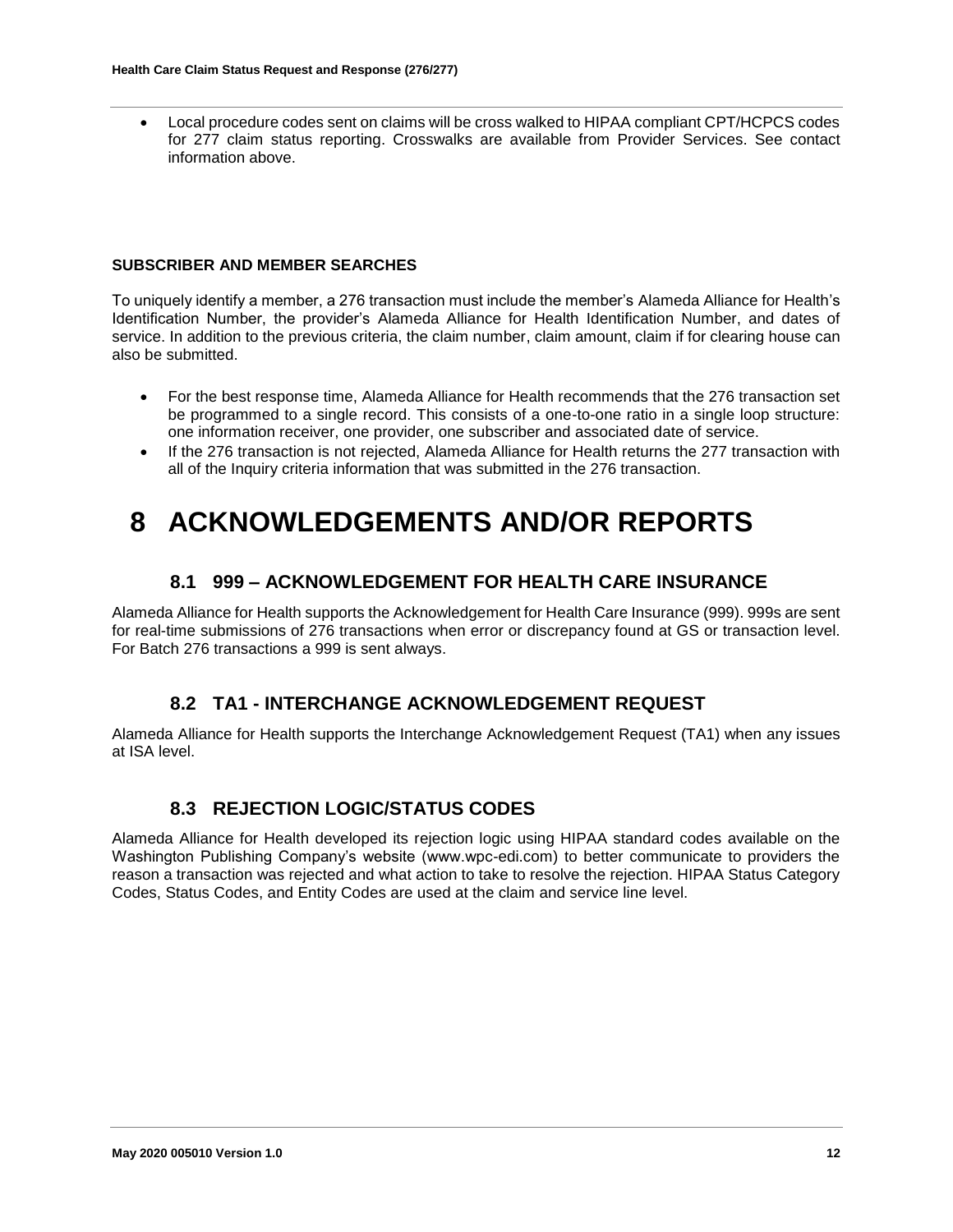## <span id="page-12-0"></span>**9 TRADING PARTNER AGREEMENTS**

This section contains general information concerning Trading Partner Agreements (TPA). An actual TPA may optionally be included in an appendix.

### **9.1 TRADING PARTNERS**

<span id="page-12-1"></span>An EDI Trading Partner is defined as any Alameda Alliance for Health customer (provider, billing service, software vendor, employer group, financial institution, etc.) that transmits to, or receives electronic data from Alameda Alliance for Health.

Alameda Alliance for Health uses request through EDI Support to register new partners and agreement/setup forms to process electronic transactions.

## <span id="page-12-2"></span>**10 TRANSACTION SPECIFIC INFORMATION**

| Loop ID        | <b>Element</b> | <b>Field Name</b>              | No. of<br>Char | <b>Remarks</b>        |
|----------------|----------------|--------------------------------|----------------|-----------------------|
| 2100C<br>NM109 |                | Provider Identification Code   | 2/80           | Required value in 276 |
| 2100D          | NM109          | Subscriber Identification Code | 2/80           | Required value in 276 |

The following table specifies the segments and suggested use of them in the transmission:

Additional information to be sent out in 276 for specific claim enquiries:

| Loop ID | <b>Element</b> | <b>Field Name</b>              | No. of<br>Char | <b>Remarks</b>                         |
|---------|----------------|--------------------------------|----------------|----------------------------------------|
| 2200D   | <b>REF</b>     | Payer Claim Control Number     | 1/50           | Payer's claim id for specific<br>claim |
| 2200D   | AMT            | <b>Claim Submitted Charges</b> | 1/18           |                                        |
| 2200D   | DTP            | Claim Service Date             | 1/35           | Date of service with Provider          |

## <span id="page-12-3"></span>**APPENDICES**

### **A. Transmission Examples**

#### <span id="page-12-4"></span>**276 Sample Request**

```
ISA*00* *00* *30*SUBMITTER *30*943216947*130924*0536*^*00501*001972007*0*P*: 
GS*HR*00000003B*943216947*20130924*0536*1972017*X*005010X212 
ST*276*1973007*005010X212 
BHT*0010*13*406ba0b7-700d-4c99-8c75-6da5adaf1da4*20130924*0536 
HL*1**20*1 
NM1*PR*2*AAH*****PI* RECEIVER 
HL*2*1*21*1 
NM1*41*1*A GOOD HOSPITAL*****46*1234567890 
HL*3*2*19*1 
NM1*1P*1*THE HOSPITAL*****XX*9876543210 
HL*4*3*22*0
```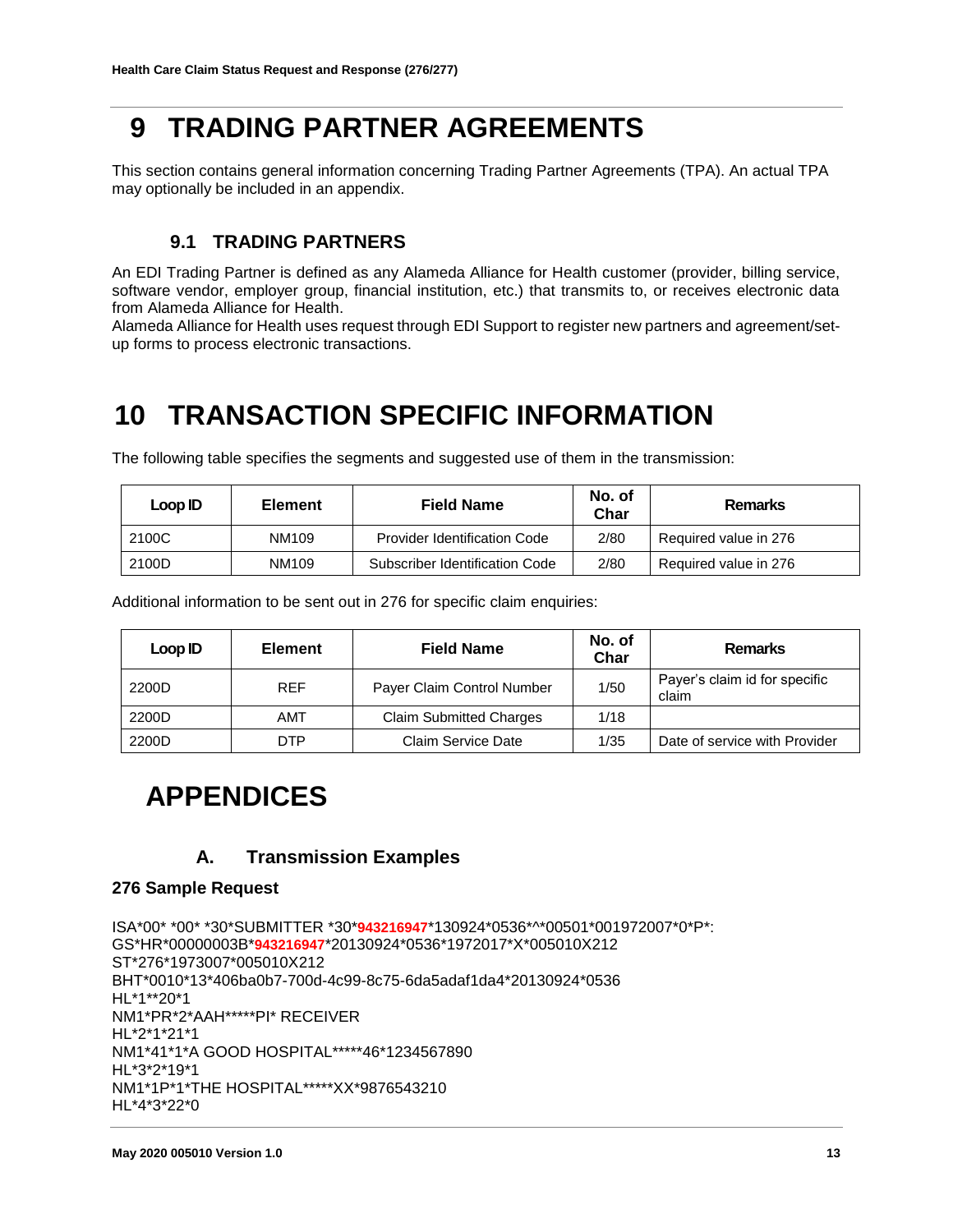DMG\*D8\*19980510\*F NM1\*IL\*1\*DOE\*JANE\*\*\*\*MI\*12345678901 TRN\*1\*406ba0b7-700d-4c99-8c75-6da5adaf1da4 REF\*EJ\*61157208-000 AMT\*T3\*1090.00 DTP\*472\*RD8\*20130819-20130819 SE\*16\*1973007 GE\*1\*1972017 IEA\*1\*001972007

#### **277 Sample Response**

ISA\*00\* \*00\* \*30\*SENDER \*30\***943216947**\*130924\*0936\*^\*00501\*000039422\*0\*P\*~ GS\*HN\* SENDER \***943216947**\*20130924\*0936\*39421\*X\*005010X212 ST\*277\*0001\*005010X212 BHT\*0010\*08\*277005010X212E2\*20130924\*0536\*DG HL\*1\*\*20\*1 NM1\*PR\*2\*ALAMEDA ALLIANCE FOR HEALTH\*\*\*\*\*PI\*170558746 PER\*IC\*EDI OPERATIONS\*TE\*8888808699\*EX\*4042\*FX\*6179235555 HL\*2\*1\*21\*1 NM1\*41\*1 A GOOD HOSPITAL \*\*\*\*\*46\*1234567890 HL\*3\*2\*19\*1 NM1\*1P\*1\*THE HOSPITAL\*\*\*\*\*XX\*9876543210 HL\*4\*3\*22\*0 NM1\*IL\*1\*DOE\*JANE\*\*\*\*MI\*12345678901 TRN\*2\*406ba0b7-700d-4c99-8c75-6da5adaf1da4 STC\*F1~65\*20130924\*\*1090\*20.08\*20130902\*\*20130902\*619524 REF\*1K\*3239A7MW REF\*EJ\*61157208-000 DTP\*472\*RD8\*20130819-20130819 SVC\*HC~36415\*25\*0\*\*\*\*1 STC\*P1~104\*20130924 DTP\*472\*RD8\*20130819-20130819 SVC\*HC~80051\*96\*0\*\*\*\*1 STC\*P1~104\*20130924 DTP\*472\*RD8\*20130819-20130819 SVC\*HC~80076\*101\*0\*\*\*\*1 STC\*P1~104\*20130924 DTP\*472\*RD8\*20130819-20130819 SVC\*HC~82565\*58\*0\*\*\*\*1 STC\*P1~104\*20130924 DTP\*472\*RD8\*20130819-20130819 SVC\*HC~82947\*66\*0\*\*\*\*1 STC\*P1~104\*20130924 DTP\*472\*RD8\*20130819-20130819 SVC\*HC~84520\*58\*0\*\*\*\*1 STC\*P1~104\*20130924 DTP\*472\*RD8\*20130819-20130819 SVC\*HC~85025\*92\*20.08\*\*\*\*1 STC\*P1~104\*20130924 DTP\*472\*RD8\*20130819-20130819 SVC\*HC~85652\*50\*0\*\*\*\*1 STC\*P1~104\*20130924 DTP\*472\*RD8\*20130819-20130819 SVC\*HC~74020\*544\*0\*\*\*\*1 STC\*P1~104\*20130924